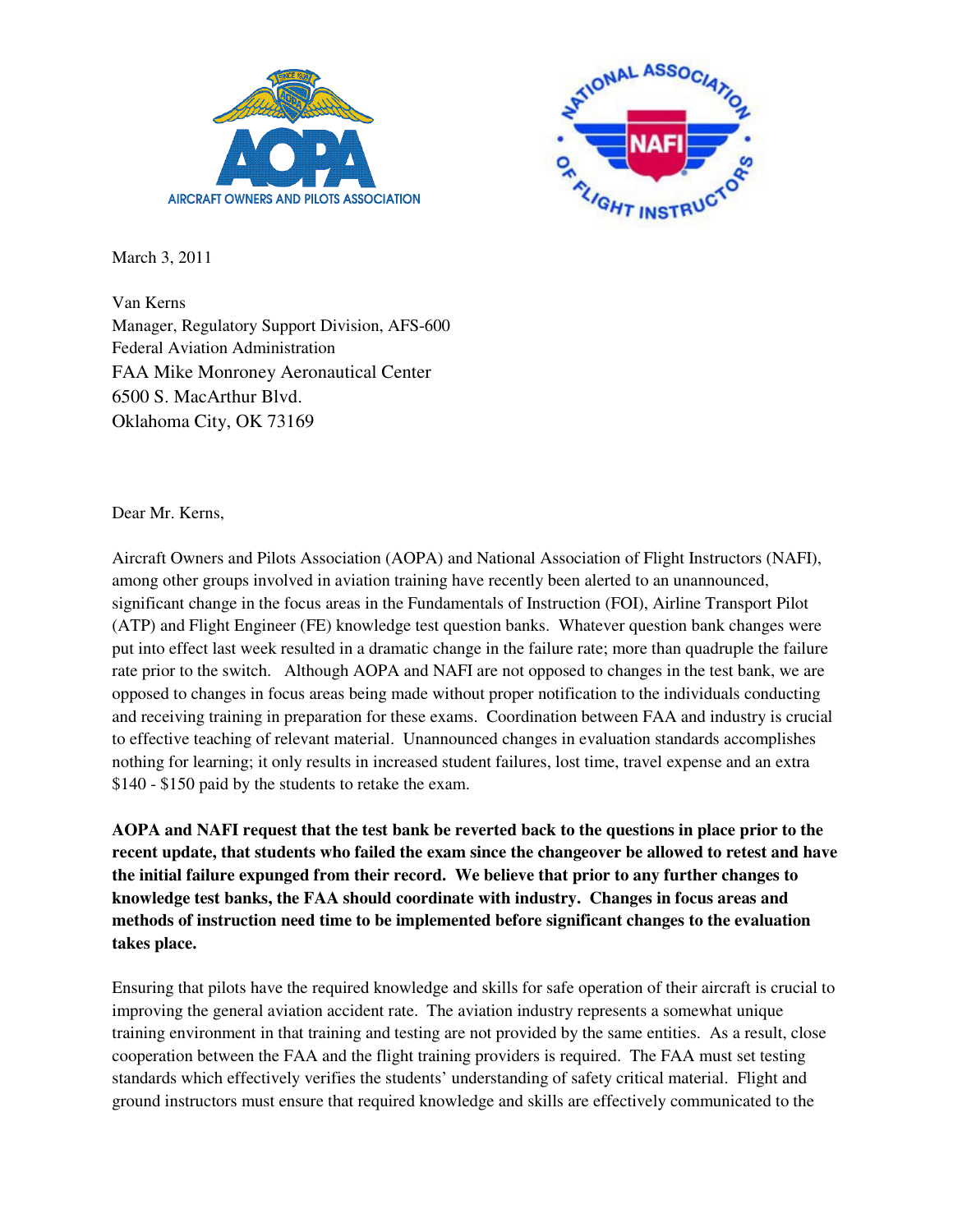student, that they are safe, competent pilots and also that they are prepared for the FAA exams both knowledge and practical. In order for an instructor to teach the material effectively and to evaluate their students prior to any exam, they must have a good understanding of the expectations set forth by the FAA. Additionally, if a student fails an exam, the instructor must understand where the knowledge deficiencies are so that they provide retraining and ensure that the knowledge area is thoroughly understood before signing the student off for a retest.

Practical Test Standards lay out very specific skills and tolerances for the practical test. The Knowledge Test Guide on the other hand provides information on the logistics of taking the knowledge exam mainly; knowledge test eligibility requirements, test registration, retesting procedures, etc. The small amount of information provided on actual content is extremely broad in nature. In the FOI knowledge test guide for example, the guidance provided on "knowledge areas on the tests" states (in its entirety):

"Flight and ground instructor knowledge tests are comprehensive because they must test your knowledge in many subject areas. These include all aeronautical knowledge areas required for a private and commercial pilot certificate, as well as those required for a flight or ground instructor certificate. When applying for any flight or ground instructor knowledge test, you should review the appropriate sections of 14 CFR Part 61 for specific knowledge areas on each test.

Flight instructors should be knowledgeable of not only what to do and how to do it, but also why a maneuver is performed and what common errors result if the maneuver or procedure is not performed properly. Ground instructors should also be knowledgeable of all subjects; however, they would not be expected to understand evaluating pilot performance of maneuvers and analyzing common errors.

It is generally accepted that a pilot with much knowledge, but little skill, is not adequately equipped to fly an aircraft. Neither is the pilot who is skillful in the manipulative techniques of flying, but lacks aviation knowledge."

It was indicated in a phone call last week that the changes in the FOI exam took place in order to bring the questions in line with the newly revised Flight Instructor Handbook. That handbook contains 228 pages of information. It is unlikely that any given instructor candidate could possibly retain all of the information contained within the handbook or be able to anticipate the wide array of questions that could be developed from the material. It would be even more unlikely that students testing for a private, instrument or commercial exam where they are responsible for information found in several books including the FARs, AIM, Private Pilot Handbook, etc. could retain all of the information contained within those books. The number of questions that could be developed from such broad material is unlimited.

Flight instructors and test prep providers attempt to provide the student with basic target areas to focus on which will ensure that the students retain the most important lessons and are prepared for the FAA knowledge exam. However with no detailed expectations set by the FAA, this is difficult task for a flight instructor to accomplish. Knowledge test preparation guides have filled the gap, using the experiences of pilots who have taken the exam to set the expectations for new pilots.